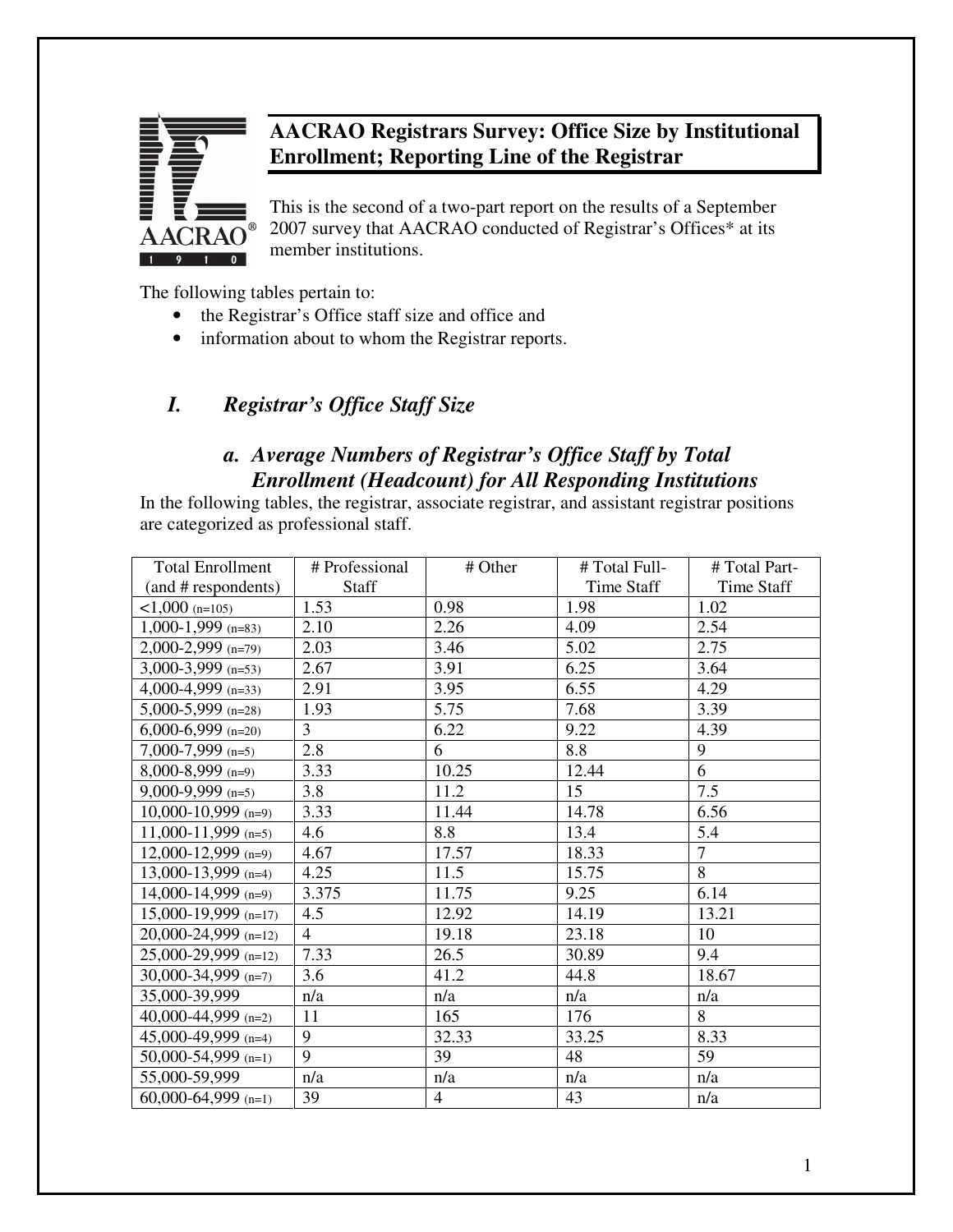| <b>Total Enrollment</b> | # Professional | # Other | # Total Full- | # Total Part- |
|-------------------------|----------------|---------|---------------|---------------|
| (and # respondents)     | Staff          |         | Time Staff    | Time Staff    |
| $<1,000$ (n=94)         | 1.54           | 0.95    | 1.98          | 1.02          |
| $1,000-1,999$ (n=82)    | 2.10           | 2.28    | 4.10          | 2.58          |
| 2,000-2,999 (n=78)      | 2.02           | 3.34    | 4.89          | 2.70          |
| 3,000-3,999 (n=51)      | 2.63           | 3.88    | 6.17          | 3.66          |
| 4,000-4,999 (n=32)      | 2.91           | 3.95    | 6.55          | 4.29          |
| $5,000-5,999$ (n=27)    | 1.89           | 5.78    | 7.67          | 3.45          |
| $6,000-6,999$ (n=20)    | $\overline{3}$ | 6.22    | 9.22          | 4.39          |
| $7,000-7,999$ (n=4)     | 2.25           | 5.75    | 8             | 10            |
| $8,000-8,999$ (n=7)     | 3.86           | 9.71    | 13.57         | 2.83          |
| $9,000-9,999$ (n=5)     | 3.8            | 11.2    | 15            | 7.5           |
| 10,000-10,999 $(n=9)$   | 3.33           | 11.44   | 14.78         | 6.56          |
| $11,000-11,999$ (n=5)   | 4.6            | 8.8     | 13.4          | 5.4           |
| $12,000-12,999$ (n=7)   | 4.14           | 12.83   | 15.14         | 5.86          |
| 13,000-13,999 $(n=4)$   | 4.25           | 11.5    | 15.75         | 8             |
| 14,000-14,999 $(n=8)$   | 3.57           | 14      | 9.57          | 6.14          |
| $15,000-19,999$ (n=15)  | 4.14           | 13.2    | 13.57         | 9.25          |
| $20,000-24,999$ (n=8)   | 4.29           | 16.57   | 20.86         | 12.86         |
| 25,000-29,999 (n=12)    | 5.78           | 19.56   | 25.33         | 5.86          |
| 30,000-34,999 $(n=4)$   | 2.67           | 20      | 22.67         | 10.5          |
| 35,000-39,999           | n/a            | n/a     | n/a           | n/a           |
| 40,000-44,999           | n/a            | n/a     | n/a           | n/a           |
| 45,000-49,999 $(n=4)$   | 9              | 32.33   | 33.25         | 8.33          |
| 50,000-54,999 $(n=1)$   | 9              | 39      | 48            | 59            |

# *b. Average Numbers of Registrar's Office Staff by Total Enrollment (Headcount) for U.S. Title IV-eligible Institutions*

## *c. Average Numbers of Registrar's Office Staff by Full-time Enrollment at U.S. Title IV-eligible Institutions*

(Note that this figure is not available for the non-Title IV institutions in this survey.)

| # Full-Time Students  | # Professional | # Other | # Total Full- | # Total Part- |
|-----------------------|----------------|---------|---------------|---------------|
| (and # respondents)   | <b>Staff</b>   |         | Time Staff    | Time Staff    |
| $1,000$ (n=128)       | 1.56           | 1.52    | 2.45          | 1.25          |
| $1,000-1,999$ (n=131) | 2.19           | 2.79    | 4.56          | 3.34          |
| $2,000-2,999$ (n=73)  | 2.52           | 4.59    | 6.81          | 2.97          |
| $3,000-3,999$ (n=36)  | 2.70           | 5.19    | 7.54          | 4.32          |
| 4,000-4,999 $(n=20)$  | 2.5            | 6.32    | 8.5           | 4.6           |
| $5,000-5,999$ (n=9)   | 3.43           | 7.57    | 11            | 5             |
| $6,000-6,999$ (n=10)  | 2.6            | 9       | 11.6          | 7.83          |
| $7,000-7,999$ (n=13)  | 4.42           | 11.25   | 15.67         | 6.2           |
| $8,000-8,999$ (n=9)   | 3.22           | 11.14   | 11.89         | 4.63          |
| $9,000-9,999$ (n=8)   | 5              | 15.43   | 18.5          | 8.57          |
| $10,000-10,999$ (n=3) | 5              | 14      | 9.67          | 7.33          |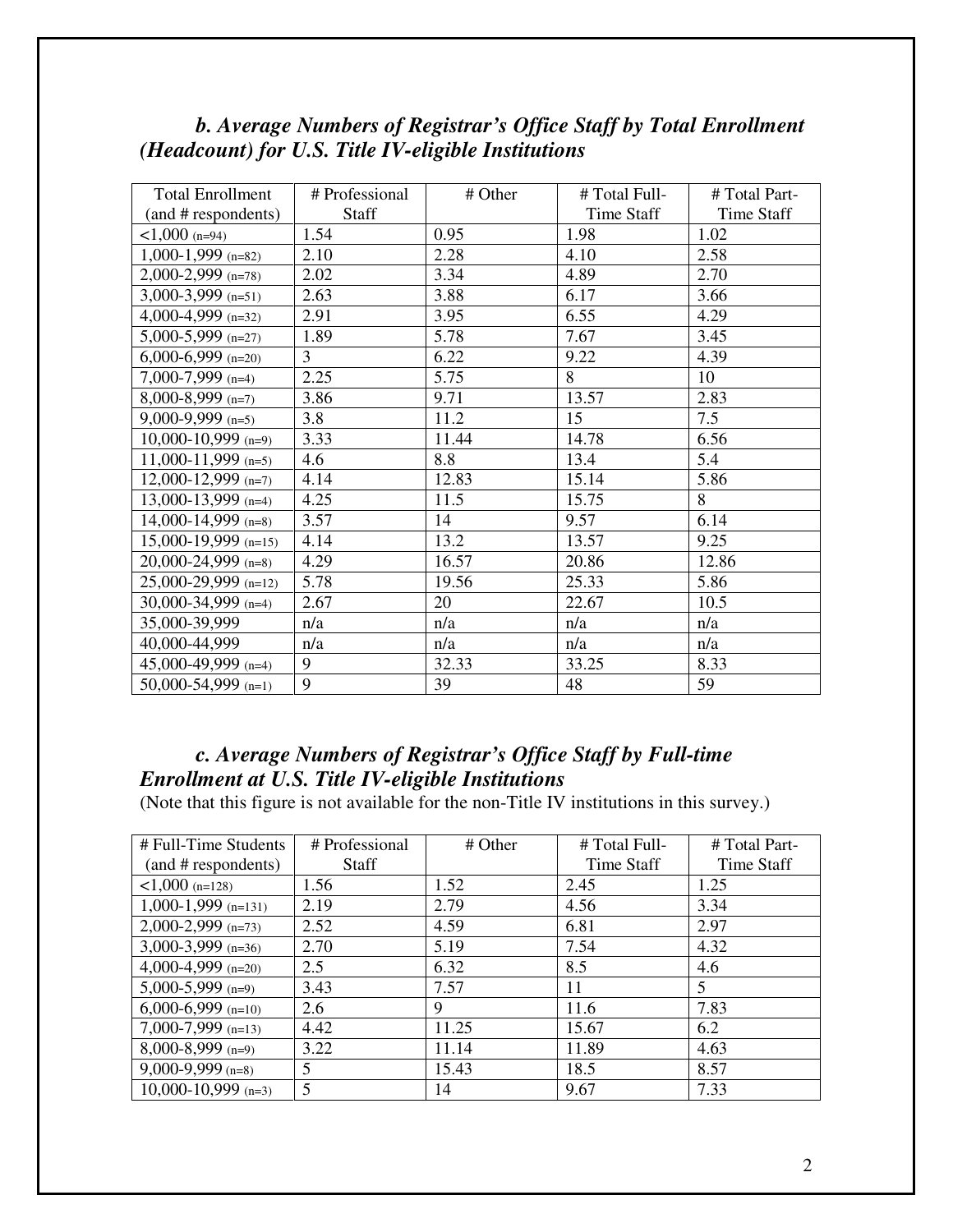| 11,000-11,999 (n=4)     | $\overline{4}$ | 12.25 | 16.25 | 7.25  |
|-------------------------|----------------|-------|-------|-------|
| $12,000 - 12,999$ (n=2) | 4              | 19    | 13.5  | 11.5  |
| 13,000-13,999 $(n=4)$   | 4.33           | 12    | 16.33 | 7.33  |
| 14,000-14,999 (n=2)     | $\overline{4}$ | 13    | 17    | 10    |
| $15,000-19,999$ (n=11)  | 5.2            | 21.67 | 24.7  | 10.63 |
| $20,000-24,999$ (n=6)   | 6.6            | 19.6  | 26.2  | ⇁     |
| $25,000-29,999$ (n=3)   | 2              | 12    | 14    | ⇁     |
| 30,000-34,999 $(n=1)$   | 11             | 40    | 51    | 14    |
| $35,000-39,999$ (n=2)   | 9.5            | 35    | 27    |       |
| 40,000-44,999 $(n=2)$   | 7.5            | 30.5  | 38    | 34.5  |

### *II. Size of Registrar's Office*

#### *Square Footage of Main Registrar's Office*

Overall, the responding institutions' main Registrar's Offices averaged 1,338 square feet. Among U.S. Title IV institutions, the main Registrar's Office is 1,387 square feet. Not surprisingly, in general the more students at the institution, the larger the registrar's office. The average for the different sizes of institutions for U.S. Title IV institutions was:

| Fewer than 1,000 students | 437 square feet        |
|---------------------------|------------------------|
| 1,000-4,999 students      | 999 square feet.       |
| 5,000-9,999 students      | 1,585 square feet.     |
| 10,000-19,999 students    | 5,552 was square feet. |
| 20,000 or more students   | 7,125 square feet.     |

## *III. To What Position Does the Registrar Report?*

#### *Title IV-eligible institutions*

When asked to what position their Registrar reports, respondents chose the following titles in descending order of frequency:

| Chief Academic Office (CAO in the chart below) $220$ respondents (50%) |           |
|------------------------------------------------------------------------|-----------|
| Chief Student Affairs Officer (CSAO)                                   | 65(15%)   |
| <b>Chief Enrollment Officer</b>                                        | 64 (14%)  |
| President                                                              | 17(4%)    |
| <b>Chief Financial Officer</b>                                         | 18 $(4%)$ |
| Other                                                                  | 60(14%)   |

 (Among those who selected "Other," 13 respondents wrote in "Dean/Vice President of Student Services," 12 wrote in "Dean/Vice President/Associate VP of Academic Affairs," and 8 wrote in "Associate or Vice Provost.)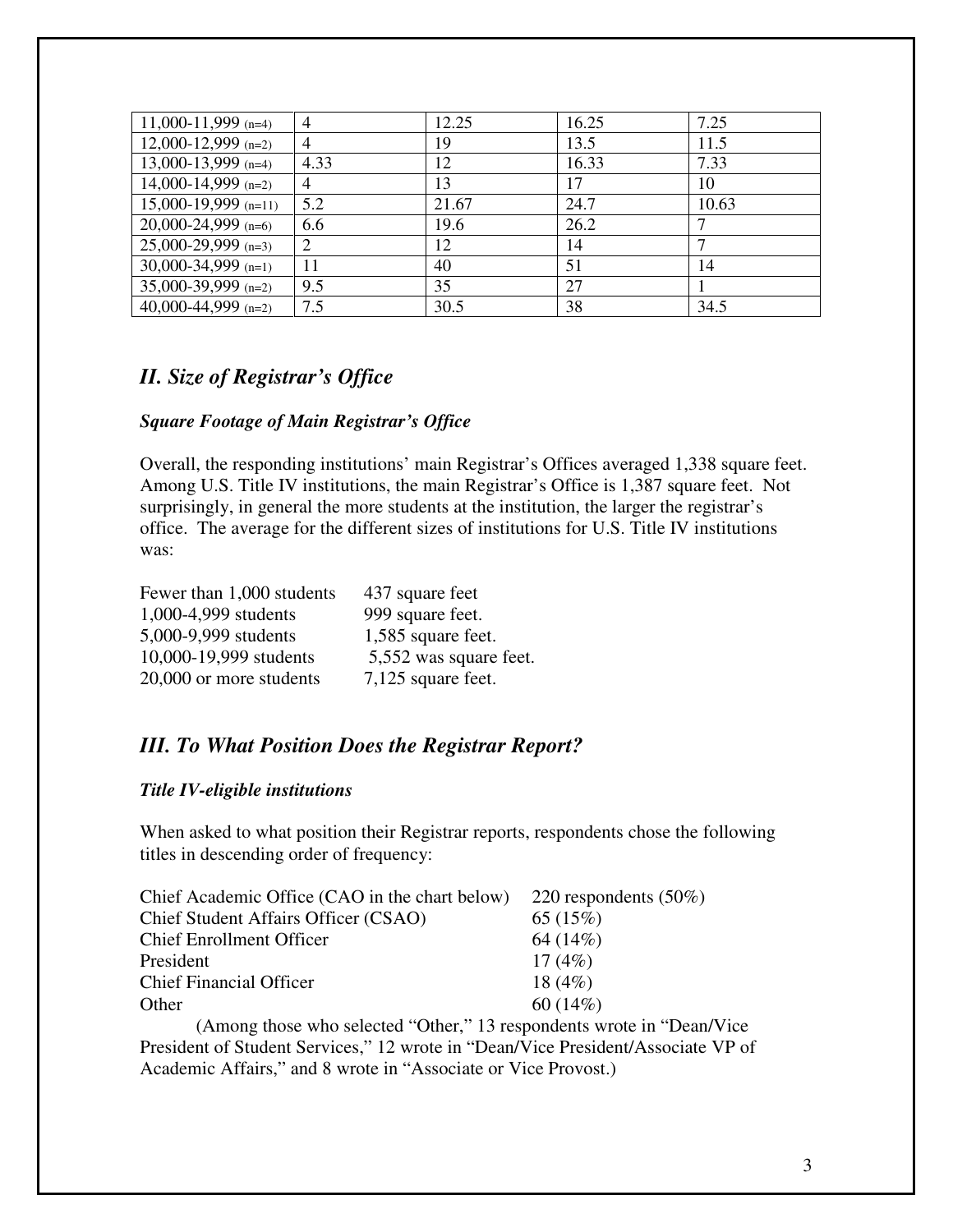|                | CAO            | <b>CSAO</b> | CEnO     | President | <b>CFO</b>     | Other          |
|----------------|----------------|-------------|----------|-----------|----------------|----------------|
| Private, for-  |                | 1           | n/a      | 1         | n/a            | 1              |
| profit, 2-year |                |             |          |           |                |                |
| Private, for-  | 5              | 1           | n/a      | 6         | $\mathbf{1}$   | 3              |
| profit, 4-     |                |             |          |           |                |                |
| year+          |                |             |          |           |                |                |
| Private, not-  | $\overline{2}$ | n/a         | 1        | n/a       | n/a            | $\overline{4}$ |
| for-profit, 2- |                |             |          |           |                |                |
| year           |                |             |          |           |                |                |
| Private, not-  | 157            | 11          | 23       | $\tau$    | 12             | 21             |
| for-profit, 4- | $(70\%)$       | (5%)        | $(10\%)$ | (3%)      | (5%)           | $(9\%)$        |
| year+          |                |             |          |           |                |                |
| Public 2-year  | 11             | 38          | 13       | 3         | 3              | 18             |
|                | (13%)          | (44%)       | (15%)    | (4%)      | (4%)           | (21%)          |
| Public 4-year  | 44             | 14          | 27       | n/a       | $\overline{2}$ | 13             |
|                | (45%)          | (14%)       | (27%)    |           | (2%)           | (13%)          |

*a. Position to which Registrar Reports, by Sector, U.S. Title IV-eligible institutions* 

#### *b. Position to which Registrar Reports, by Institution Size, U.S. Title IV-eligible institutions*

|                    | CAO      | <b>CSAO</b> | CEnO  | President      | <b>CFO</b>     | Other    |
|--------------------|----------|-------------|-------|----------------|----------------|----------|
| <b>Under 1,000</b> | 67       | 4           | 5     |                | 5              | 10       |
|                    | (68%)    | (4%)        | (5%)  | (7%)           | (5%)           | $(10\%)$ |
| 1,000-4,999        | 112      | 37          | 24    | 8              | 8              | 29       |
|                    | $(51\%)$ | (17%)       | (11%) | (4%)           | (4%)           | (13%)    |
| 5,000-9,999        | 22       | 17          | 10    | n/a            | 3              |          |
|                    | (37%)    | (29%)       | (17%) |                | (5%)           | (12%)    |
| $10,000-$          | 12       |             | 17    | $\overline{2}$ | $\overline{2}$ | 6        |
| 19,999             | (27%)    | $(11\%)$    | (39%) | (5%)           | (5%)           | (14%)    |
| $20,000+$          |          |             | 8     | n/a            | n/a            | 8        |
|                    | (28%)    | $(8\%)$     | (32%) |                |                | (32%)    |

#### *All Institutions Combined*

Among all institutions, that is, not just the U.S. Title IV-eligible institutions, the corresponding numbers were: Chief Academic Office 237, Chief Student Affairs Officer 72, Chief Financial Officer 19, Chief Enrollment Officer 18, and Other 71.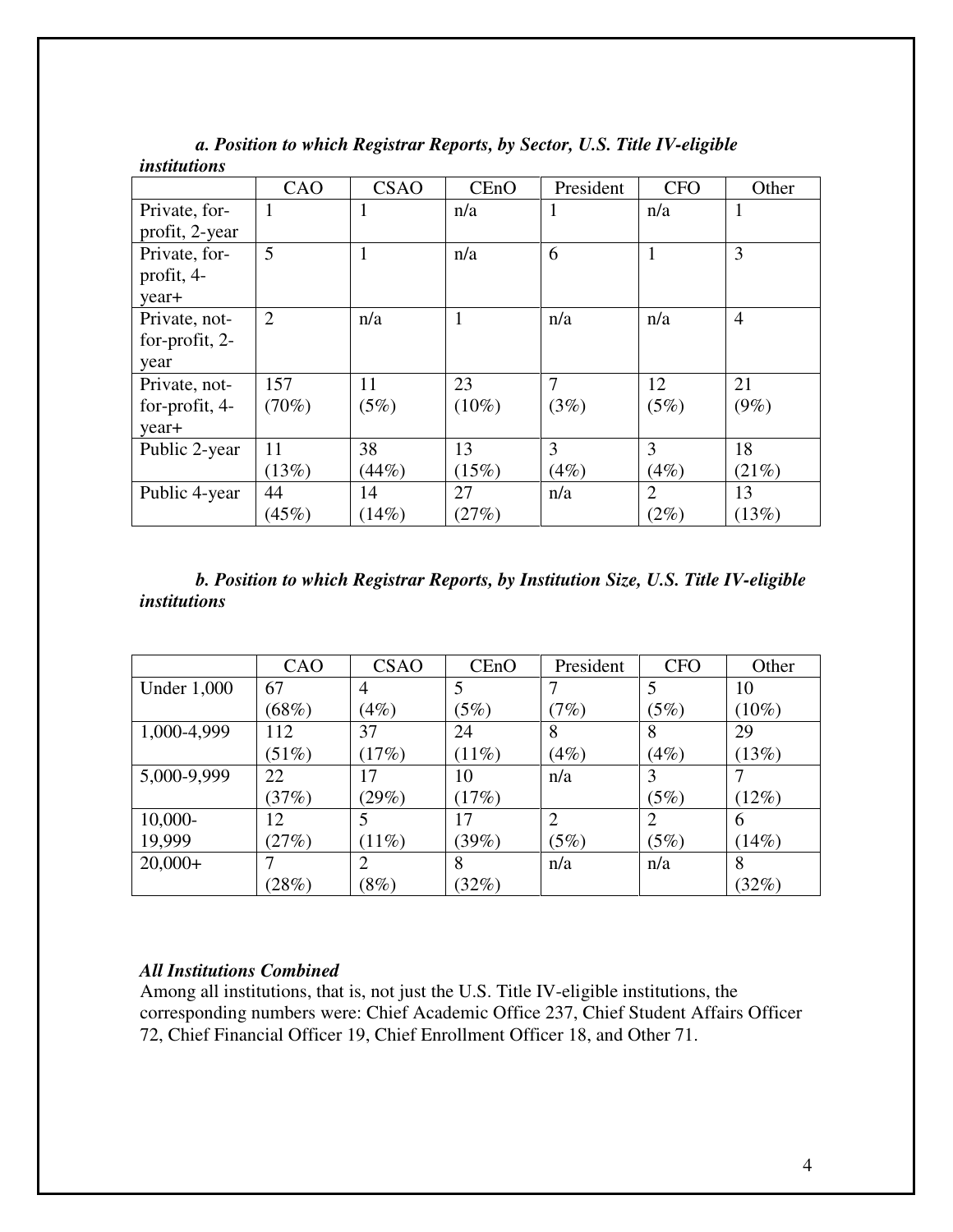# *IV. Level of the Registrar in the Institution's Reporting Structure*

#### *U.S. Title IV-eligible institutions:*

When asked how many reporting levels below the President the Registrar is situated, among Title IV-eligible institutions 265 respondents (58%) marked 2 positions below, 107 respondents (24%) marked 3 positions below, and 63 respondents (14%) marked 1 position below. Eighteen respondents (4%) marked "Other"; among those, 9 wrote "4 levels below," 2 wrote "5 levels below," and 2 wrote "6 levels below."

#### *a. Level of the Registrar in the Institution's Reporting Structure:*

|                                                   | 1 Level     | 2 Levels  | 3 Levels   | Other |
|---------------------------------------------------|-------------|-----------|------------|-------|
| Private, for-<br>profit, 2-year<br>$(n=4)$        | $2(50\%)$   | $2(50\%)$ | n/a        | n/a   |
| Private, for-<br>profit, 4-year+<br>$(n=16)$      | $8(50\%)$   | 6(38%)    | 2(13%)     | n/a   |
| Private, not-for-<br>profit, 2-year<br>$(n=7)$    | 2(29%)      | 5(71%)    | n/a        | n/a   |
| Private, not-for-<br>profit, 4-year+<br>$(n=234)$ | 28 (12%)    | 155 (66%) | 45 (19%)   | 6(3%) |
| Public 2-year<br>$(n=87)$                         | 11 $(13%)$  | 47 (54%)  | 24 (28%)   | 5(6%) |
| Public 4-year<br>$(n=102)$                        | 11 $(11\%)$ | 49 (48%)  | 35 $(34%)$ | 7(7%) |

#### *Number of Reporting Levels From the President, by Sector, Title IV-eligible Institutions*